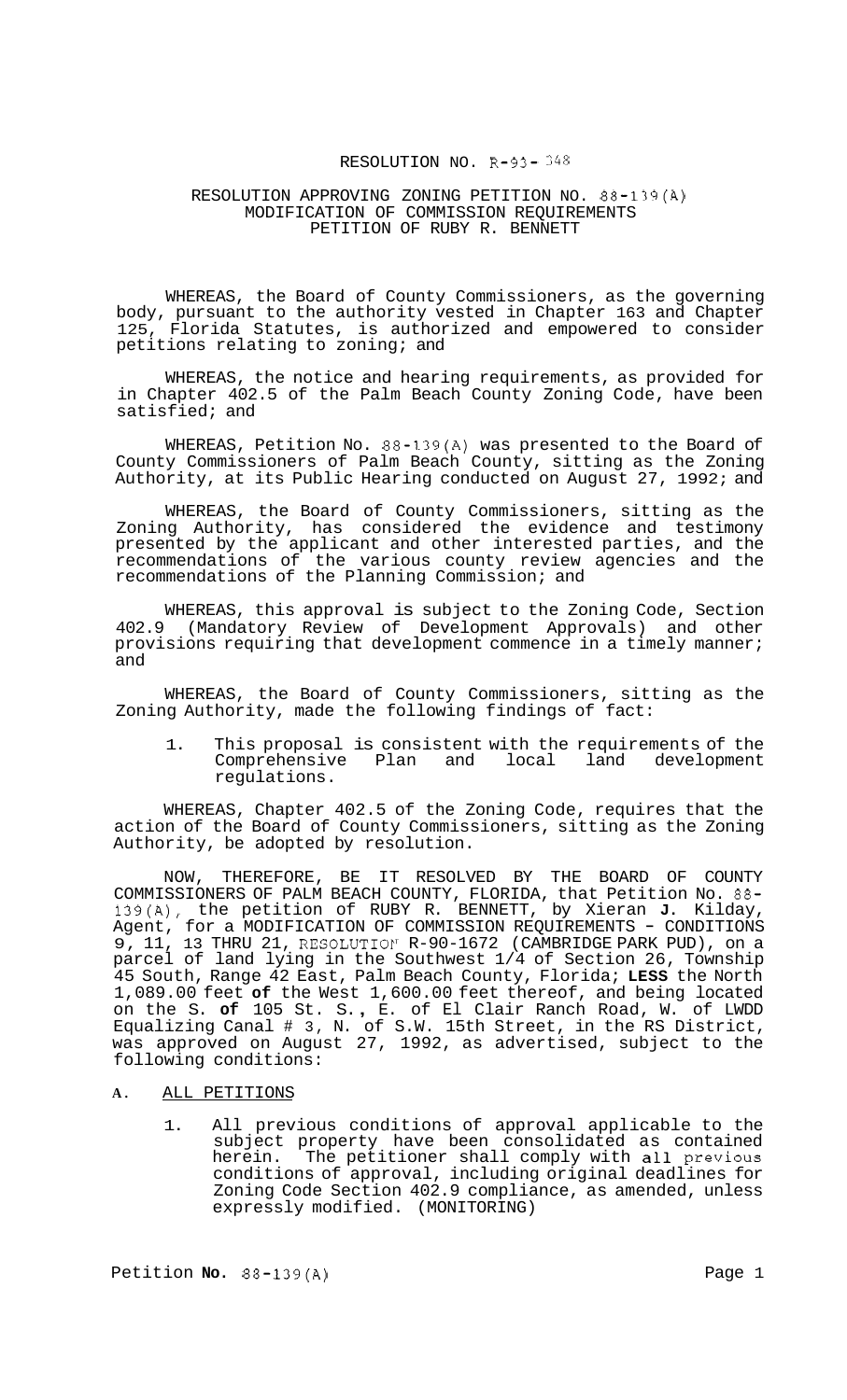- 2. The petitioner shall receive certification of the master plan approved by the Board of County Commissioners for the subject property, as amended as required by the conditions of approval, on or before January 31, 1993. (MONITORING - Zoning)
- B. BUILDING AND SITE DESIGN
	- **1.** Prior to certification, the master plan shall be amended to indicate the following:
		- a. Open space tabular computation in accordance with Section 500.21.J of the Zoning Code.
		- b. Delete from the tabular data reference to plus or<br>minus. (Previously Condition No. 24 of Resolution (Previously Condition No. 24 of Resolution No. 90-1672, Petition No. 88-139.) (ZONING)

#### C. CIVIC SITE

**1.** Condition No. 26 of Resolution No. 90- 1672, Petition No. 88-139, which presently states:

"Prior to Master Plan Certification, the petitioner shall:

- a. Dedicate the civic site by unencumbered fee simple title deed to Palm Beach County, 2% of the gross<br>area of the planned unit development (2.2 acres); or
- b. The petitioner may exchange the required on-site dedication of land for civic uses either for a parcel of land off-site equal in acreage or cash of equal value. In the event that the off-site land dedication is of less cash value than the on-site dedication, petitioner shall also contribute an amount in cash equal to the difference between the value of the on-site and off-site land dedications. The value of the on-site land dedication shall be based upon its value as a civic site. This contribution shall be used to offset the identifiable impacts directly attributable to this project. If an off-site land or cash contribution is accepted by Palm Beach County, the petitioner shall be deemed to have satisfied the intent of Zoning Code Section 500.21.H."

Is hereby amended to read:

"Prior to July 1, 1993, the petitioner shall:

- a. Convey unencumbered fee simple title to the civic site by Statutory Warranty Deed to Palm Beach County, comprising 2% of the gross area of the planned unit development (2.2 acres) according **to**  the Unified Lane Development Code Article 6.8-  $B6a(2)$  (a)  $(i)$ .
- **b.** The petitioner may exchange the required on-site dedication of land for civic uses either for a Farce1 of land off-site equal in acreage **or** cash of equal value. In the event that the off-site land dedication is **of** less cash value than the on-site dedication, petitioner shall also contribute an amount in cash equal to the difference between the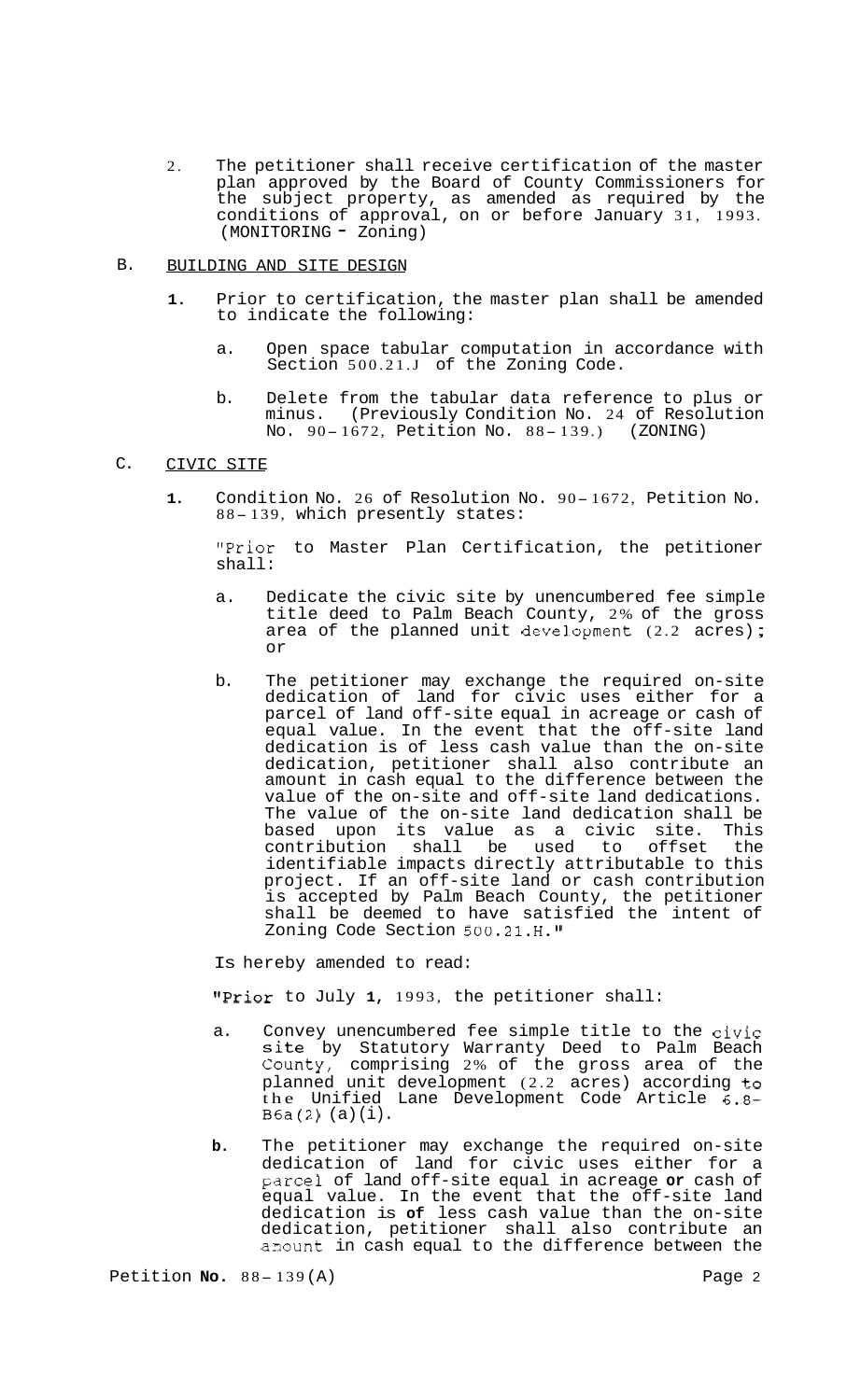value of the on-site and off-site land dedications. The value of the on-site land dedication shall be based upon its value as a civic site. This<br>contribution shall be used to offset the contribution shall be used to offset identifiable impacts directly attributable to this project. If an off-site land or cash contribution is accepted by Palm Beach County, the petitioner shall be deemed to have satisfied the intent of Zoning Code Section  $500.21.H."$  (PREM) Zoning Code Section 500.21.H."

### D. HEALTH

- 1. Sewer service is available to the property. Therefore, no septic tank shall be permitted on the site. (Previously Condition No. 27 of Resolution **No.** 90- 1672, Petition No. CONGILION NO. 27 OL<br>88-139.) (HEALTH)
- 2. Water service is available to the property. Therefore, no well shall be permitted on the site to provide potable water. (Previously Condition No. 28 of Resolution No. 90- 1672, Petition No. 88- 139.) (HEALTH)

## E. ENGINEERING

- 1. The Developer shall provide discharge control and treatment for the stormwater runoff in accordance with all applicable agency requirements in effect at the time of the permit application. However, at a minimum, this development shall retain onsite the stormwater runoff generated by a three (3) year-one (1) hour storm with a total rainfall of 3 inches as required by the Permit Section, Land Development Division. In the event that the subject site abuts a Department of Transportation maintained roadway, concurrent approval from the Florida Department of Transportation will also be required. The drainage system shall be maintained in an acceptable condition as approved by the County Engineer. In the event that the drainage system is not adequately maintained as determined by the County Engineer, this matter will be referred to the Code Enforcement Board for enforcement. (Previously Condition No. 1 of Resolution No. 90- 1672, Petition No. 88- 139.) (ENGINEERING)
- 2. At the time of recording the first plat or within twelve **(12)** months of the Resolution approving this project or when requested by the County Engineer (whichever shall first occur), the property owner shall convey to Palm<br>Beach County Land Development Division by road right-ofway warranty deed for El Clair Ranch Road, 55 feet from centerline free of all encumbrances and encroachments. Property owner shall provide Palm Beach County with sufficient documentation acceptable to the Right of Way Acquisition Section to ensure that the property is free of all encumbrances and encroachments. Right-of-way conveyances shall also include "Safe Sight Corners" where appropriate at intersections as determined **by** the County EngineeL. (Previously Condition No. 2 of Resolution **No.**  90- 1672, Petition **No.** 88- 139.) **(ENGINEERING/MONITORING)**
- 3. The Property owner shall construct:
	- a. left turn lane, west approach and **a** right turn lane, east approach on S.W. 15th Avenue at the project's entrance road.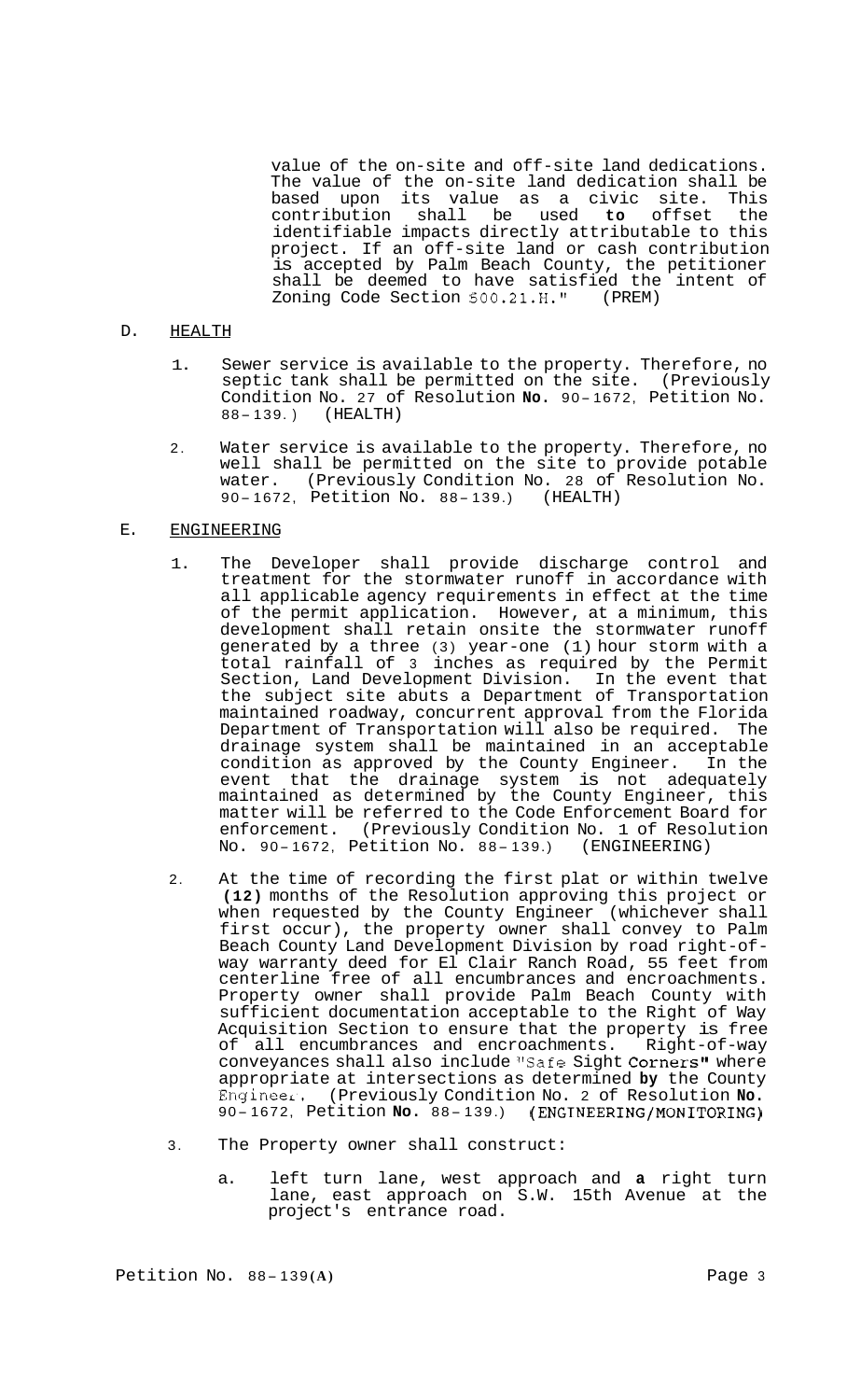- b. left turn lane, north approach and a right turn lane, south approach on El Clair Ranch Road at the project's entrance onto El Clair Ranchconcurrent with onsite paving and drainage improvements. Construction shall be completed prior to the issuance of a Building Permit, except for models. Previously Condition No. 3 of Resolution No. 90- 1672, Petition No. 88- 139. (ENGINEERING/BUILDING)
- 4. The Property owner shall convey to Palm Beach County, at the time of recording the first plat or within twelve (12) months of the Resolution approving this project or when requested by the County Engineer (whichever shall first occur), adequate road drainage easements through the project's internal surface water management system to provide legal positive outfall for all runoff from those segments of El Clair Ranch Road and S.W. 15th Avenue along the property frontage and for a maximum 400 ft. distance each side of the property boundary lines along El Clair Ranch Road and S.W. 15th Avenue. Said easements shall be no less than 20 feet in width. The drainage system within the project shall have sufficient retention/detention capacity to meet the storm water discharge and treatment requirements of the applicable County Water Control District and South Florida Water Management for the combined runoff from the project and District the ultimate Thoroughfare Plan Road Section(s)of the included segment. (Previously Condition No. **4** of No. 90-1672, Petition No. (ENGINEERING)
- 5. The Developer shall install signalization if warranted as determined by the County Engineer:
	- a. El Clair Ranch Road and S.W. 15th Avenue;
	- b. Project's entrance road and S.W. 15th Avenue; and,
	- c. Project's entrance and El Clair Ranch Road.

Should signalization not be warranted after **12** months of the final Certificate of Occupancy this property owner shall be relieved from this condition. (Previously Condition No. 6 **of** Resolution No. 90- 1672, Petition No. (ENGINEERING)

- 6. The Developer shall plat the subject property in accordance with provisions of Palm Beach County's<br>Subdivision Platting Ordinance 73-4 as amended. (Previously Condition No. 7 of Resolution No. 90- 1672, (Previously Condition No. 7 of Resolt)<br>Petition No. 88-139.) (ENGINEERING)
- 7. Palm Beach County shall construct at the intersection of S.W. 15th Avenue and Military Trail:
	- **a.** Dual left turn lane, east and west approach;
	- **b.** 2 through lanes, east approach;
	- c. **A** separate right turn lane, east approach;
	- d. Separate right turn lane, north and south approaches; and,
	- e. Dual left turn lanes, north and south approaches.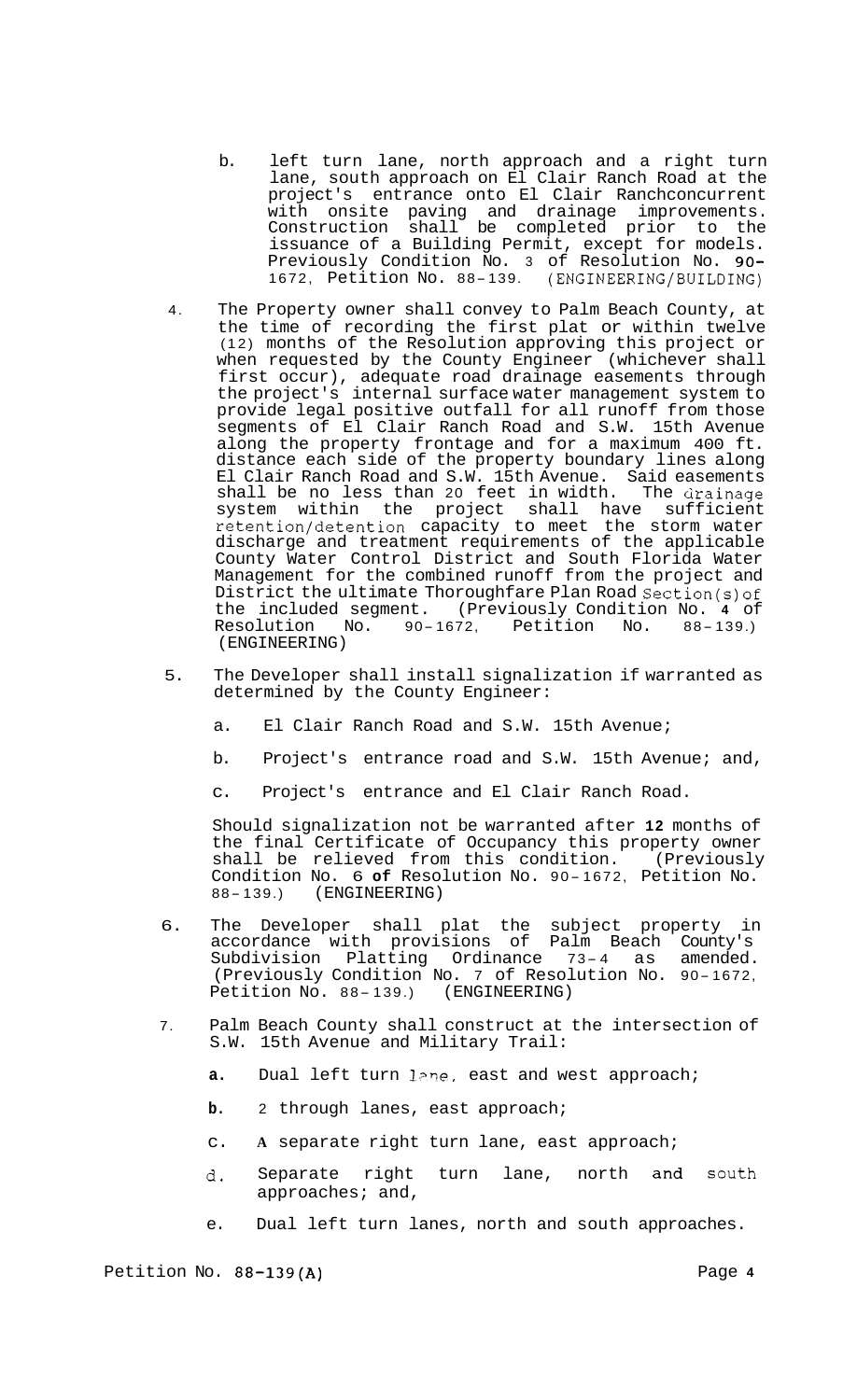All construction on the east and west approaches shall be concurrent with the S.W. 15th Avenue construction while construction on the north and south approaches shall be concurrent with the Military Trail construction. (Previously Condition No. *8* of Resolution No. 90-1672, Petition No. 88-139.) (ENGINEERING)

8. Condition No. 9 of Resolution No. 90-1672, Petition No. 88-139, which presently states:

> "The project shall be limited to 450 single-family units of 2,000 square feet or less living area or equivalent traffic generation associated with larger single-family units as approved by the County Engineer.

Is hereby deleted.

9. Condition No. **10** of Resolution No. 90-1672, Petition No. 88-139, which presently states:

> "The property owner shall pay a Fair Share Fee in the amount and manner required by the "Fair Share Contribution for Road Improvements Ordinance" as it presently exists or as it may from time to time be amended. The Fair Share Fee for this project presently is \$361,800.00 (4,500 *x* \$80.40 per trip).

> Credit for the cost of plan preparation and construction or any work performed as listed in Condition Nos. 8.a., 8.c., 8.d., 8.e., 11, 12, 13, **14,** 15, **16,** 19 and 21 shall be given against the existing traffic impact fee and also against any increases in the Fair Share Fee, should the "Fair Share Contribution for Road Improvements Ordinance" be amended.

Is hereby deleted.

**10.** Condition No. **11** of Resolution No. 90-1672, Petition No. 88-139, which presently states:

> "The property owner shall provide construction plans for S.W. 15th Avenue (Woolbright Road) as a six-lane median divided section from west **of**  Congress Avenue to 1-95 with the appropriate paved<br>tapers. The construction plans shall be approved The construction plans shall be approved by the County Engineer based upon Palm Beach Dy the County Institute Massa appear a semithey presently exist or as they may from time to time be amended. These construction plans shall be started by July **1,** 1989 and shall be completed prior to January **1,** 1991. All canal crossing (bridges and/or culverts) within the project limits shall be constructed to their ultimate paved configuration. Required uti?ty relocations shall be coordinated through the Engineering Department, Roadway Production Division."

Is hereby deleted.

11. The property owner shall provide all necessary right-ofway acquisition documents including but not limited to surveys, property owner's map, legal descriptions for acquisitions, and parcelled right-of-way maps required for the construction of **S.W.** 15th Avenue as referenced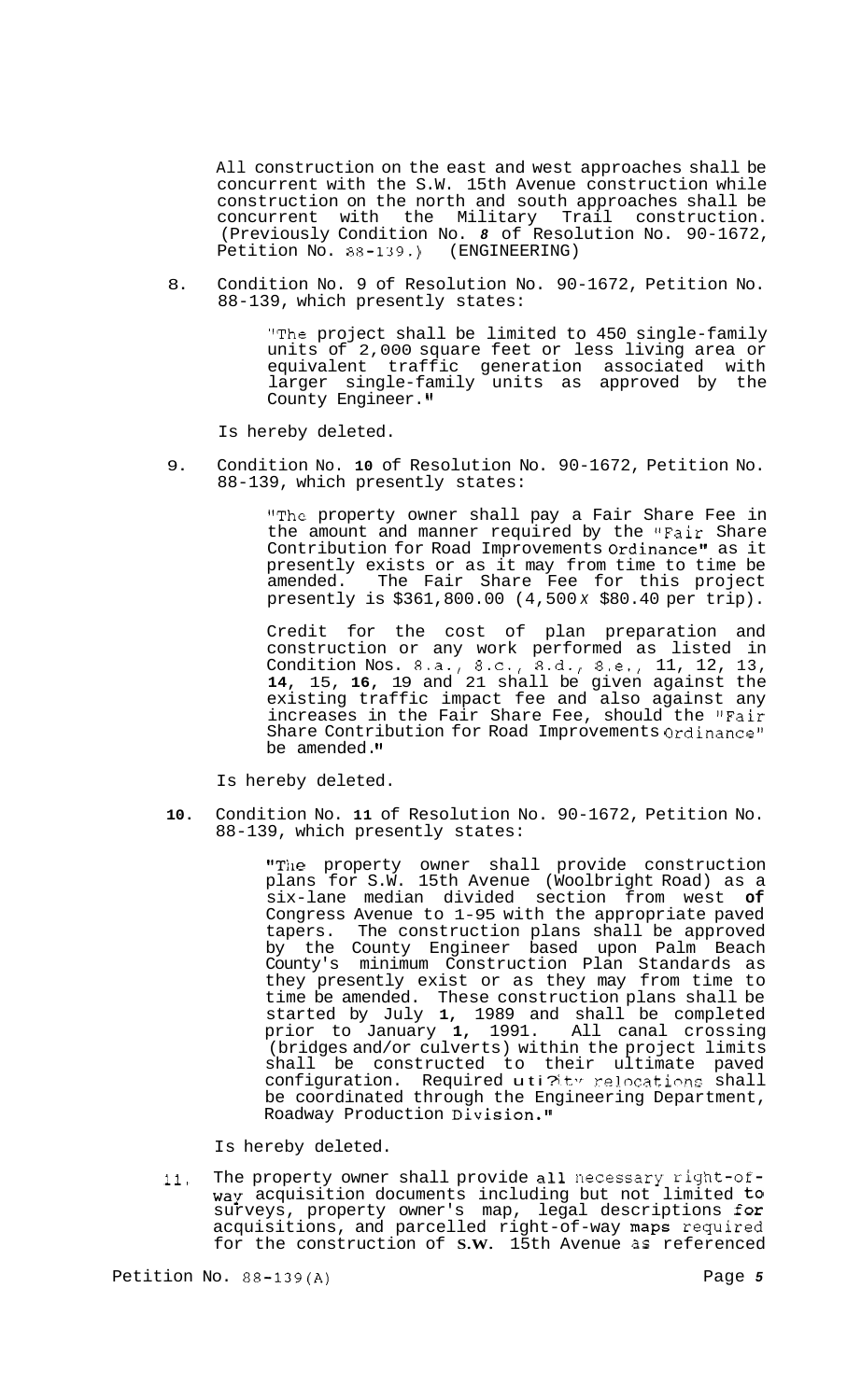above and subject to the approval of the County Engineer. These documents shall include a title search :€or a minimum of **25** years. The right-of-way documents shall be provided by January **1, 1990.** (Previously Condition No. 12 of Resolution No. 90-1672, Petition No. 88-139.) (MONITORING-Engineering)

**12.**  Condition No. 13 of Resolution No. 90-1672, Petition No. **88-139,** which presently states:

> "The property owner shall fund construction plans for Military Trail as a six-lane median divided section from Steiner Road to Boynton Beach Boulevard with the appropriate paved tapers. These construction plans shall be approved by the County Engineer based upon Palm Beach County's minimum construction Plan Standards as they presently exist or as they may from time to time be amended. **All**  canal crossing (bridges and/or culverts) withjn the project limits shall be constructed *to* their ultimate paved configuration. Required utility relocations shall be coordinated through the Engineering Department, Roadway Production Division. These construction plans shall be completed prior to October 1, 1991. The property owner shall provide the funds to Palm Beach County on or before October 1, **1990.l1**

Is hereby deleted.

**13.**  Condition No. 14 of Resolution No. 90-1672, Petition No. **88-139,** which presently states:

> "The property owner shall fund all necessary right- of-way acquisition documents including, but:: not limited to surveys, property owner's map, legal descriptions for acquisition, and parcelled right-<br>of-way maps required for the construction of Military Trail as referenced above and subject to the approval of the County Engineer. These documents shall include a title search for a minimum of **25** years. The right-of-way documents shall be provided by January 1, 1991."

**Is** hereby deleted.

**14.**  Condition No. **15** of Resolution No. **90-1672,**  Petition No. **88-139,** which presently states:

> "The property owner shall fund construction of **S.W.**  15th Avenue as a six-lane median divided section from Congress Avenue to **1-95** in accordance with condition #11. Construction shall be commenced by February **1, 1991** and completed **by** January **1, 1992.**  Palm Beach County shall acquire all necessary Right-of-way for this section."

**Is** hereby deleted.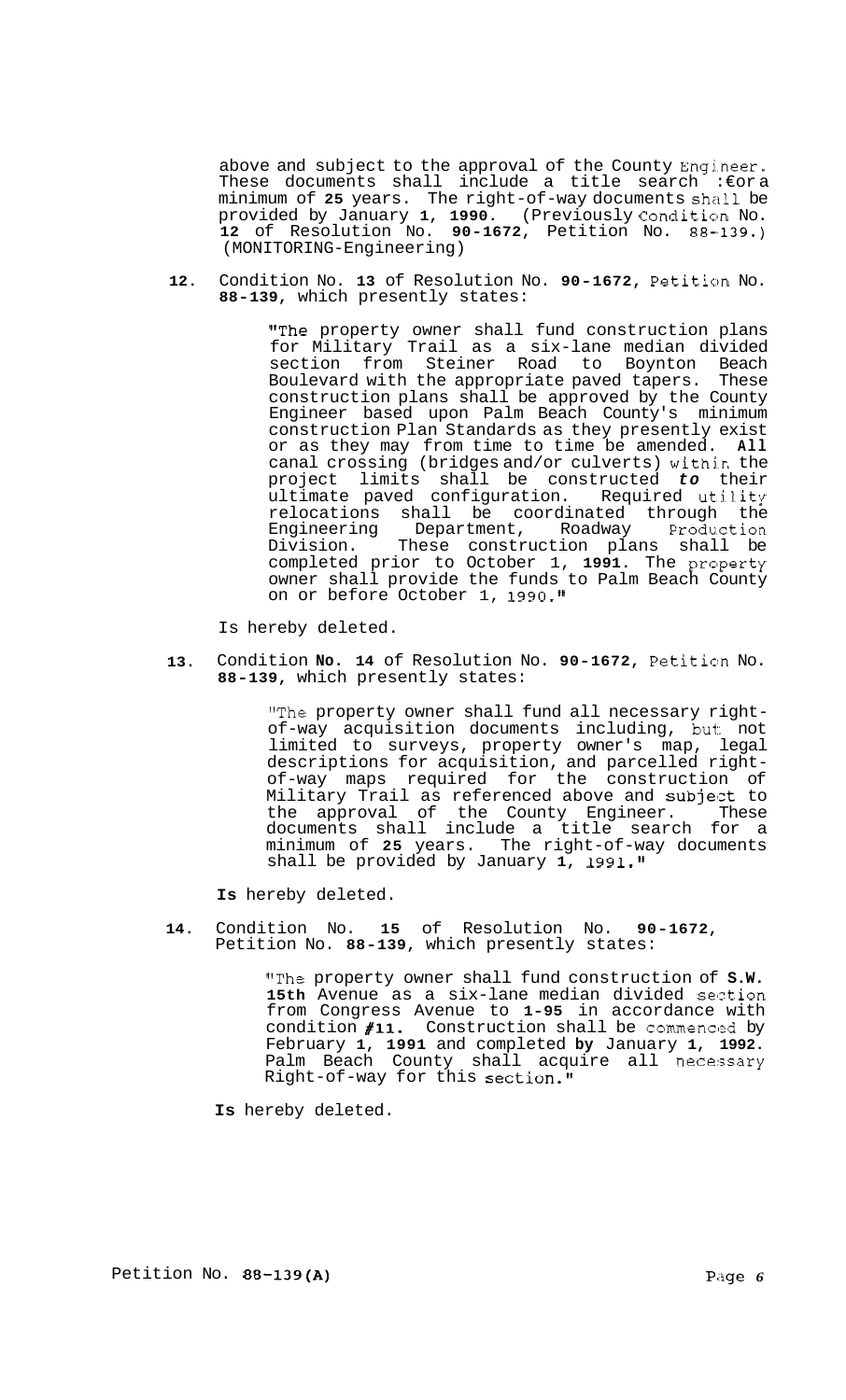15. Condition No. **16** of Resolution No. **90-1672,** Petition No. **88-139,** which presently states:

> "Palm Beach County shall consider modification of its Five-Year Road Program to provide that Palm Beach County will acquire all necessary right-ofway and construct Military Trail as a six-lane median divided section from Steiner Road to Boynton Beach Boulevard in accordance with the condjtions above. **All** construction shall be scheduled in<br>Fiscal Year 1991/92. The property owner shall Fiscal Year **1991/92.** The property owner shall contribute to Palm Beach Coun'ty **\$575,000,** 1e:;s the cost of Condition No. **14.** These funds shall be made available to Palm Beach County in a form and time frame to allow Palm Beach County to conmence the construction during Fiscal Year **1991/92.** Palm Beach County shall consider modifying the Five-Year Road Program for Fiscal Year **1991/92** by allocating funds which will be added to the property owner's funds to complete the construction of Military Trail. The modification of the Five-year Road Program by Palm Beach County shall be addressed in the annual update which occurs in October, **1989. If** the Board of County Commissioners doe:; not modify the Five-year Road Program to add this project, then this approval shall be null and void and shall be readdressed by the Board of County Commissioners. No further approvals of this project (site plan, building permit etc.) shall be given until such time as the Board of County Commissioners has approved adding this section of roadway to the Five-year Road Program."

**Is** hereby deleted.

**16.** Condition **No. 17** of Resolution No. **90-1672,**  Petition **No. 88-139,** which presently states:

"In order to comply with the mandatory traffic performance standards, the property owner shall be restricted to the following phasing schedule:

- a. PHASE **I:** Maximum of **29** single family units, lntil construction commences for the widening of Military Trail as a minimum of four lanes from Old Boynton Road to Miner Road by Palm Beach County (scheiuled for FY **1988-89).**
- b. PHASE II: Maximum of 94 single-family units, intil construction commences for the widening of Boynton Beach Boulevard as a minimum of four lanes from El Clair Ranch Road to Military Trail by the Florida Department of Transportation (scheduled for FY **1988-89).**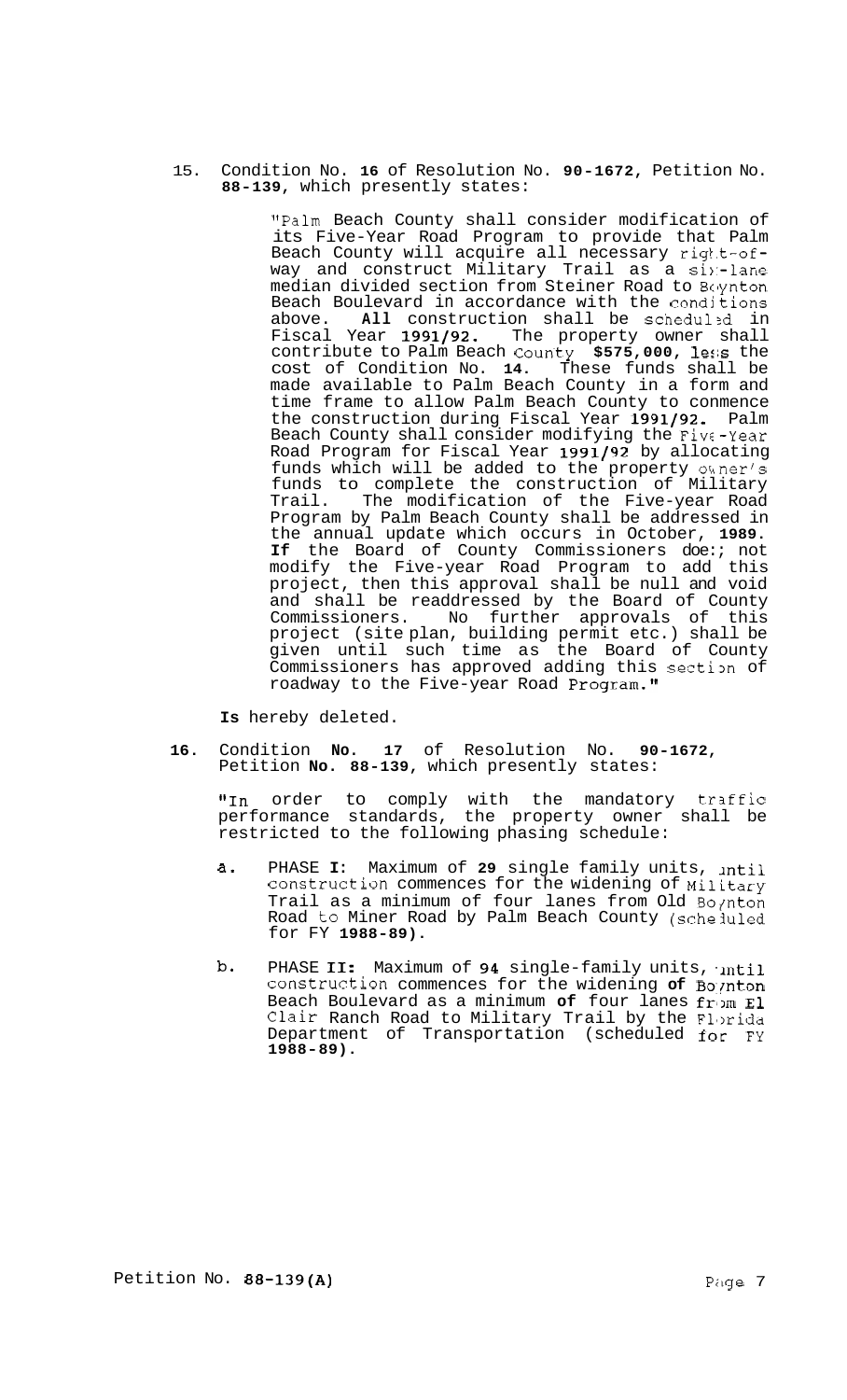- C. PHASE 111: Maximum of 120 single-family linits, until construction commences for the widening of S.W. 15th Avenue (Woolbright Road) as a mininum of six lanes from Congress Avenue to 1-95 (currently uncommitted). This phasing restriction shaL1 be lifted after February **1, 1991,** based upon fulfilling the time frames specified in Conc ition **No. 11, 12** and 15.
- d. PHASE IV: Maximum of **136** single-family Lnits, until construction commences for the widening of Military Trail as a minimum of six lanes fron Lake Ida Road to Steiner Road by Palm Beach County (scheduled for FY **1989-90).**
- e. PHASE V: Maximum of **167** single-family units, until construction commences for the widening of Military Trail from Atlantic Avenue to Lake Ida Road by Palm Beach County (scheduled for FY **1989-90).**
- f. PHASE VI: Maximum of **179** single family cnits, until construction commences for the four-lane extension of S.W. 15th Avenue from Congress Avenue to Military Trail by Palm Beach County (scheduled for FY **1990-91).**
- 4- PHASE VII: Maximum of **187** single-family units, until construction commences for the widening of Boynton Beach Boulevard as a minimum of four-lanes from Jog Road to El Clair Ranch Road by the Florida Department of Transportation (scheduled  $f \in r$  FY **1988-89).**
- h. PHASE VIII: Maximum of **214** single-family units, until construction commences for the widening of Military Trail as a minimum of six-lanes from Yiner Road to Hypoluxo Road by Palm Beach County (scheduled for FY **1988-89).**
- i. PHASE IX: Maximum of 250 single-family units, until construction commences for widening of Military Trail as a minimum of six lanes from Steiner Road to Boynton Beach Boulevard (currently uncommitted). This phasing restriction shall be lifted after September30, **1992,** based upon fulfilling the time frames specified in Condi-ions **13, 14** and **16.**
- **j.**  PHASE X: Maximum of 300 single family units, intil construction commences for widening of Military Trail as a minimum of six lanes from Boynton :3each Boulevard to Miner Road (as required of the Boynton West Development (Petition No. 87-92) but currently uncommitted). This phasing restriction shall be lifted after December **1, 1991,** based upon Palm County's Five Year Road Program and fulfillment of the time frames and commitnents outlined in Condition **No. 16.**
- PHASE XI: **k.**  Maximum of 328 single-family units, until construction commences for widening of<br>Boynton Beach Boulevard as a minimum of four-lanes boynton beach boulevard as a minimum or rour- anes<br>from Florida's Turnpike to Jog Road by the Florida Department of Transportation (scheduled for FY  $1988 - 89$ ).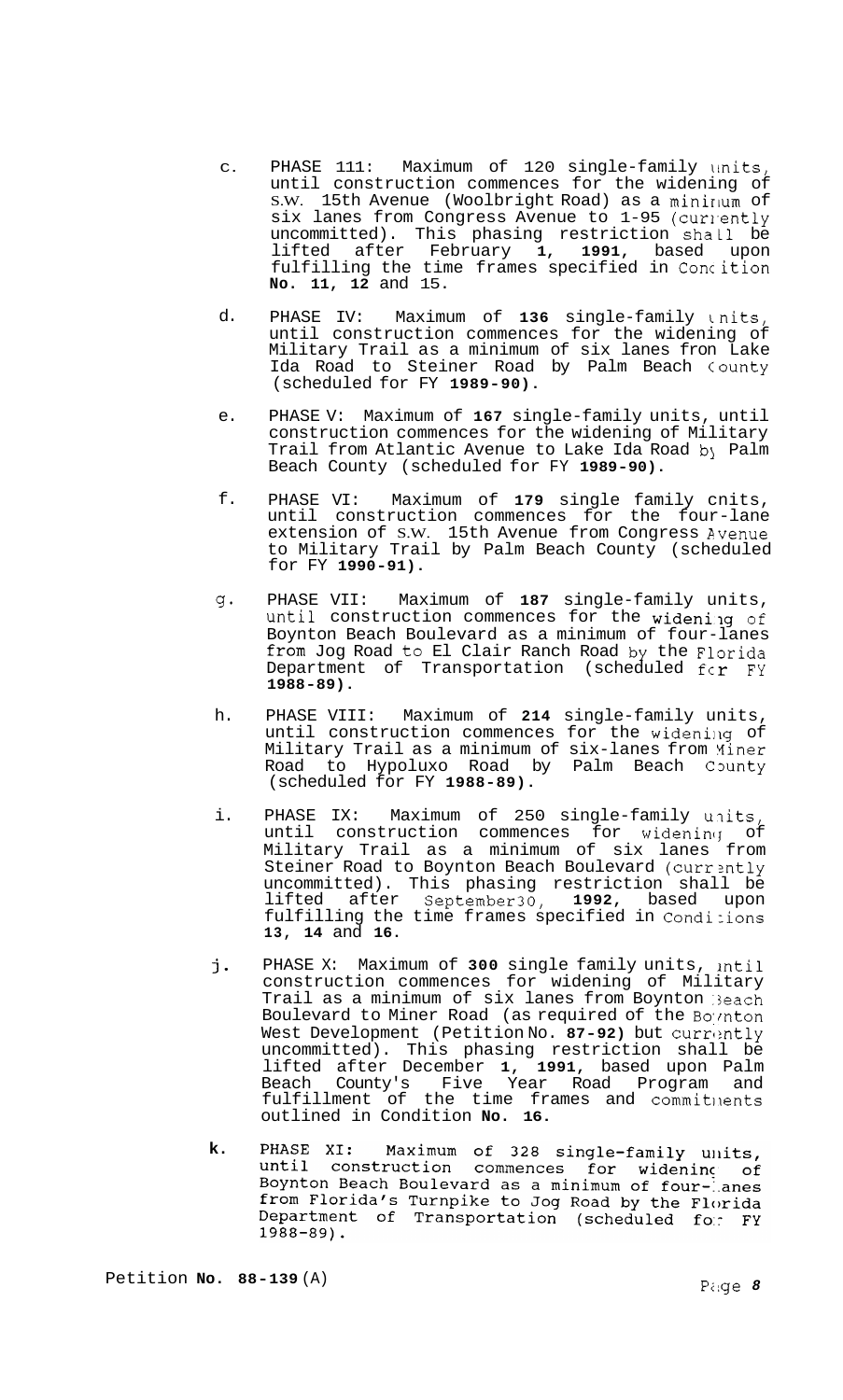1. PHASE XII: Maximum of 333 single-family units, until construction commences for the widenirg *of*  Congress Avenue as a minimum of six lanes from Boynton Beach Boulevard to N.W. 22nd Avenue (as required of the Boynton West Development (Pet:.tion No. 87-92) but currently uncommitted). This phi.sing restriction shall be lifted after December 1, :991, based upon fulfillment of the time frames and commitments outlined in Condition No. 19."

**Is** hereby deleted.

17. Condition No. 18 of Resolution No. 90-1672, Petition No. 88-139, which presently states:

> "The construction listed in Sub-paragraphs a, **li,** e, f and h above, which is scheduled as part of Palm Beach County's Five Year Road Program is considered to be assured construction. Each of these phasing controls shall be lifted at the end of the f: scal year following the fiscal year of schec.uled construction if the scheduled constructiorl **is**  delayed.

**Is** hereby deleted.

18. Condition No. 19 of Resolution No. 90-1672, Petition No. 88-139, which presently states:

> "In order to further comply with the mandatory traffic performance standards, the following :hall apply:

- a. The property owner shall fund construction plans for Congress Avenue as a six-lane divided section from Boynton Beach Boulcvard to N.W. 22nd Avenue with the appropriate paved tapers. All canal crossing (bridges ard/or culverts) within the project limits shall be constructed to their ultimate paved configuration. Required utility relocations shall be coordinated through the Engine ring Department, Roadway Production Division. The property owner shall provide the funds to Palm Beach County on or before August 1, 1990.
- **b.** The property owner shall fund all necessary right-of-way acquisition documents incllding but not limited to surveys, property owrer's maps, legal descriptions for acquisition, and parcelled right-of-way required for the construction of Congress Avenue as referenced above and subject to the approval of the County Engineer. These documents shall include a title search for **a** minimum *o€* 25 years. The right-of-way documents shall be provided in tne same time frame as the construction plans.
- *c.* The property owner shall construct Concress Avenue as a six-lane divided section from Boynton Beach Boulevard *to* N.W. 22nd Avenle in accordance with the Condition above. All construction shall be commenced at the 333th Building permit and shall be completed within one year of commencement.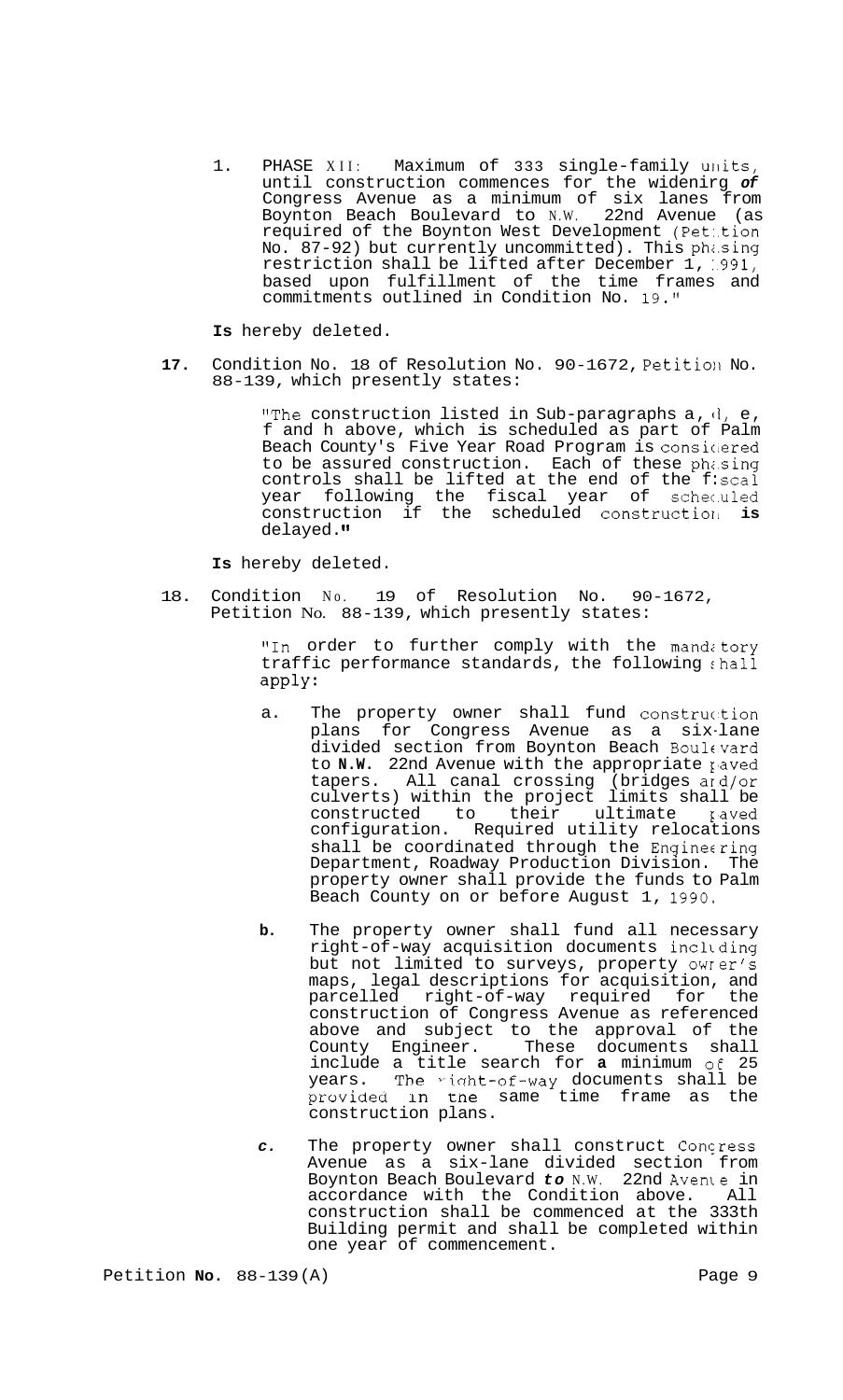- d. The property owner shall provide surety in the amount of **110** percent of the estimated cost for the off-site improvements listed ir this condition by June 1, 1991. Should Boyntoil West fail to fulfill its surety requirement.
- e. Conditions 19a, 19b, 19c and 19d are recuired in the PUD Conditions of Approval for the Boynton West Development (Petition No. 8;-92). This condition  $(19)$  shall only apply to the Cambridge PUD if surety for the construction of Congress Avenue from Boynton Beach Boulevard to N.W. 22nd Avenue is not post ed by Boynton West Development or others, and as necessary for Condition 17.1."

Is hereby deleted.

**19.** Condition No. 20 of Resolution No. 90-1672, Petiticn No. 88-139, which presently states:

> "Surety based upon a certified engineering cost estimate shall be posted for the developer's obligations as required in Condition No. 15, prior to October 1, 1990 and for Condition No. **16,** prior to January 2, 1991. **I1**

Is hereby deleted.

20. Condition No. 21 of Resolution No. 90-1672, Petition No. 88-139, which presently states:

> "In order to comply with the mandatory traffic performance standards, the following shall apply:

- a. The property owner shall fund construztion plans for Military Trail as a six-lane divided section from Boynton Beach Boulevard to Old Boynton Road with the appropriate paved tapers. All canal crossing (bridges and/or culverts) within the project limits sha..l be constructed to their ultimate laved configuration. Required utility relocations shall be coordinated through the Engineering Department, Roadway Production Division. The property owner shall provide the funds to Palm Beach County on or before August 1, 1990,
- b. The property owner shall fund all nece:;sary right-of-way acquisition documents inclllding but not limited to surveys, property owner's maps, legal descriptions for acquisition and parcelled right-of-way maps required fol the construction of Military Trai1 as referenced above and subject to the approval of the County Engineer. These documents shall include a title search for a minimum cf 25 years. The right-of-way documents shall be provided in the same time frame as the construction plans.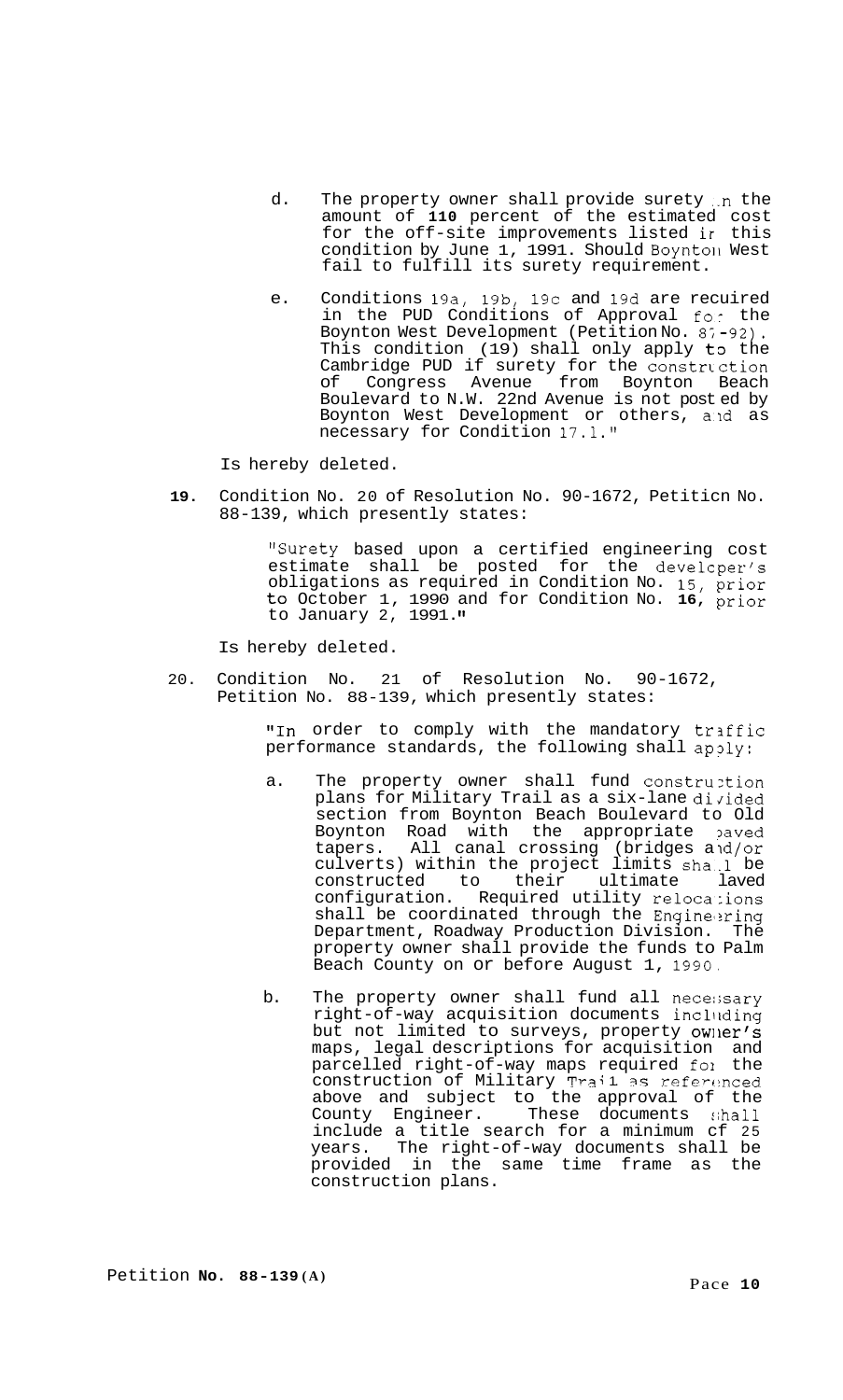- c. The property owner shall fund the construction<br>of Military Trail as a six-lane divided Military Trail as a six-lane divided section from Boynton Beach Boulevard to Old Boynton Road in accordance with the Condition above. All construction shall be commenced at the 300th Building permit and shal. be completed within one year of commencemen:.
- d. The property owner shall provide surety in the amount of 110 percent of the estimated cost for the off-site improvements listed in this Condition by June 30, 1990, should Boynton West fail to fulfill its surety requirement.
- e. Conditions 21a, 21b, 21c and 21d are reqilired in the PUD Conditions of Approval for the Boynton West Development (Petition No. 87.-92). This Condition (21) shall only apply tc the Cambridge PUD if surety for the construction of Military Trail from Boynton Beach Boul $ev$ ard to Old Boynton Road is not posted by Boynton West development or others, and as necessary for Condition No. 17.j."

Is hereby deleted.

- 21. The project's main entrance onto El Clair Ranch Road shall be relocated a minimum distance of 660 feet rorth of S.W. 15th Avenue. (Previously Condition No. 22 **of**  Resolution No. 90-1672, Petition No. 88-139.) (ENGINEERING)
- 22. The property owner shall construct the existing bike path along S. **W.** 15th Avenue to the minimum distance as def ined by the Florida Department *of* Transportation Green Book standards relative to the distance of the bike path to the existing travel lanes of S.W. 15th Avenue. (Previously Condition No. 23 of Resolution No. 90-1672, Petition No. 88-139.) (ENGINEERING)
- 23. New phasing conditions based upon the project's approved Traffic Impact Analysis are as follows:

Phase I: Limited to a maximum of 131 single-family units, until construction commences for the widening of Military Trail between Woolbright Road (S.W. 15th Avenue) and Golf Road from a four-lane divided roadway to a six-lane divided roadway by Palm Beach County. Scheduled for FY 1992-93.

Phase 11: Limited to a maximum of 137 single family units, until construction commences for the widening of Military Trail between Golf Road and Steiner Road, from a four lane divided roadway to six-lane divided roadway by Palm Beach Coulty. Scheduled for FY 1992-93.

Phase 111: Limited to a maximum of 251 single family units until construction commences for **the**  widening of Military Trail between Boynton Beach Boulevard and Woolbright Road (S.W. 15th Avenue) from a four-lane divided roadway to six-dane divided by Palm Beach County. Scheduled for **FY**  1992-93. (BUILDING - Engineering)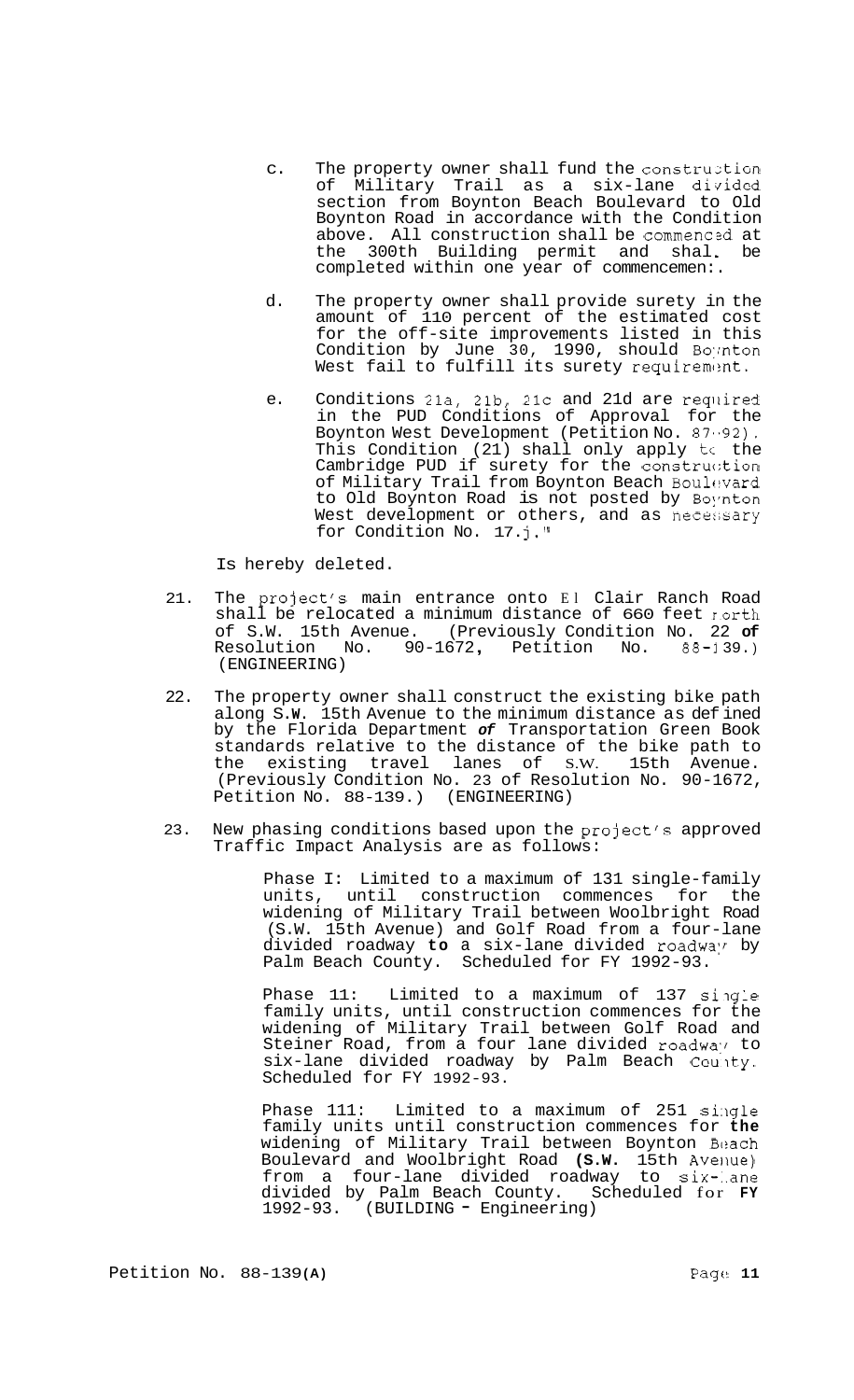- 24. No building permits for the site shall be issued after **January 1, 1997.** (BUILDING/ENGINEERING)
- 25. The property owner shall pay a Fair Share Fee in the amount of \$742,500.00 (4,500 x \$165.00 per trip) 1.oward the construction of Military Trail from Steiner Road to Boynton Beach Boulevard. Credit for the cost of plan preparation and construction or any work performed as preparation and construction of any work performed as<br>listed in conditions No. 11, 12, 13, 14, 15 of resolution No. 90- 1672, Petition 88- 139, with approval by the (lounty Engineer, shall be given against the aforementioned traffic impact fee. These funds shall be depositecl with Palm Beach County prior to July 1, 1993. (MONITOFING -Engineering)
- 26. No interior roadways shall be located adjacent **to** the east PUD property line. (ENGINEERING)
- F. IRRIGATION OUALITY WATER
	- 1. When irrigation quality water is available within <sup>500</sup> feet of the property, the petitioner shall connect to the system subject to permitting and/or requirements cf the Florida Department of Environmental Regulations znd/or the South Florida Water Management District. The cost for connection shall be borne by the property cwner. (UTILITIES)

#### G. LAKE WORTH DRAINAGE DISTRICT

- 1. The property owner shall convey to the Lake Worth Drainage District the south 35 feet of the north 5E feet of the southwest 1/4 of Section 26, Township **45** South, Range 42 East less the west 1,600 feet thereof for the required right-of-way for Equalizing Canal No. 25 ard the west 35 feet of the east 75 feet of the southwest 1/4 of said Section 26 for the required right-of-way for Equalizing Canal No. 3, by Quit Claim Deed or an Easement Deed in the form provided by said District, at the time of recording of the first plat or within twelve (12) months, of the approval of the Resolution approving this months, of the approval of the resorution approving this<br>project (whichever shall first occur). (Previously Condition No. 5 of Resolution No. 90- 1672, Petition No. 88- 139.) (ENGINEERING/MONITORING - LWDD)
- **H.**  LANDSCAPING - GENERAL
	- 1. Prior to master plan certification, the petitioner shall revise the landscape tabular data on the master plan to reflect conformance to minimum Landscape Code requirements and all landscape/vegetation preservation conditions of approval. (ZONING)
	- 2. The petitioner shall sod, irrigate and perpetually maintain all pervious areas abutting El Clair Ranch Road and Woodbright Road from pavement's edge to the subject  $\mu$  operty, subject to approval by the County Engineer. (ZONING)
- I. LANDSCAPING WITHIN TWENTY-FIVE FOOT PUD BUFFER
	- 1. Landscaping within the required twenty-f ive (25) foot Planned Unit Development (PUD) buffer shall be upgraded *to* include: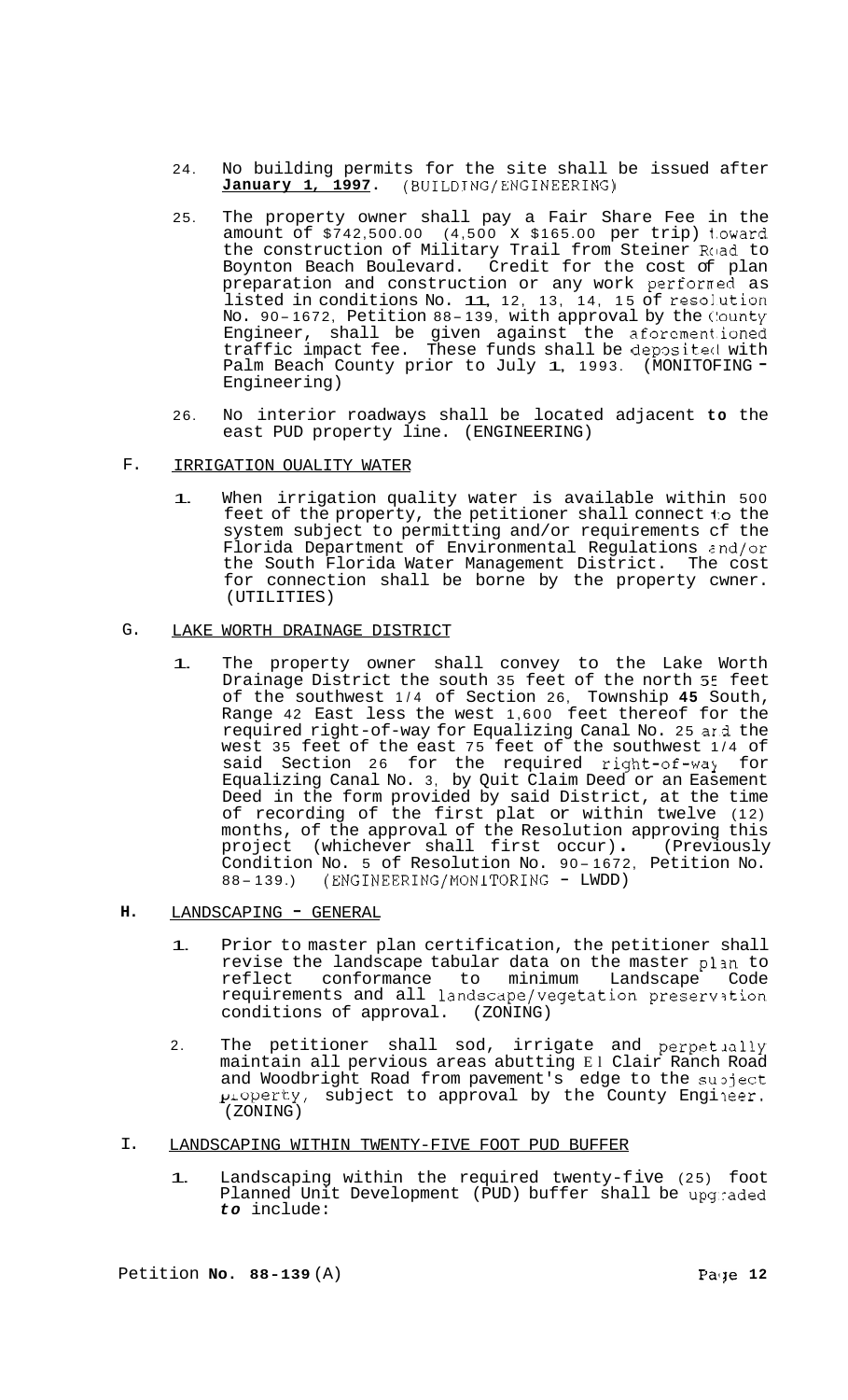- a. One **(1)** native canopy tree a minimum of twelve (12) feet in height at installation, planted every twenty (20) feet on center.
- b. A six (6) foot wall, hedge, fence, berln or combination thereof. (ZONING)
- 2. A minimum six (6) foot high hedge at installa':ion, required trees within the PUD buffer and irrigation shall be installed along the entire east property line prior to commencement of site development. (ZONING)

### **J.** RECYCLE SOLID WASTE

- 1. All property owners and/or lessees shall participate in a recycling program when available in the area. Material to be recycled shall include, but not be limitec to, paper, plastic, metal and glass products. (SOLID WASTE AUTHORITY)
- 2. The petitioner shall encourage homeowners to partic .pate in a recycling program for paper, plastic, metal and glass products. (SOLID WASTE AUTHORITY)

## K. PLANNED UNIT DEVELOPMENT

- 1. Each primary structure within the PUD shall clearly display a street address number on the facade **of** the building which is legible from the street. (BUILI)ING/ CODE ENFORCEMENT)
- L. SCHOOL BOARD
	- 1. All sales and notice literature and purchase agreements for all property within the development shall include a statement/notice that students may not be assigned to the nearest school and that all prospective buyers are encouraged to contact the Palm Beach County School lioard to determine which school assignment will apply to their children. (SCHOOL BOARD)
	- 2. Prior to master plan certification, the petitioner shall demonstrate that they have met with the School Board and discussed the potential of entering into an agreement to help achieve racial balance and allow the childrer. who reside within the development to attend the nearest available schools. (SCHOOL BOARD)

# **M.** VEGETATION PRESERVATION

1. The native slash pine identified in the northeast portion **of** the property and along the northern property line shall be preserved and incorporated into the site design to the greatest extent possible. (Previously Cond:.tion No. 25 of Resolution No. 90-1672, Petition No. 88-:.39.) (ZONING)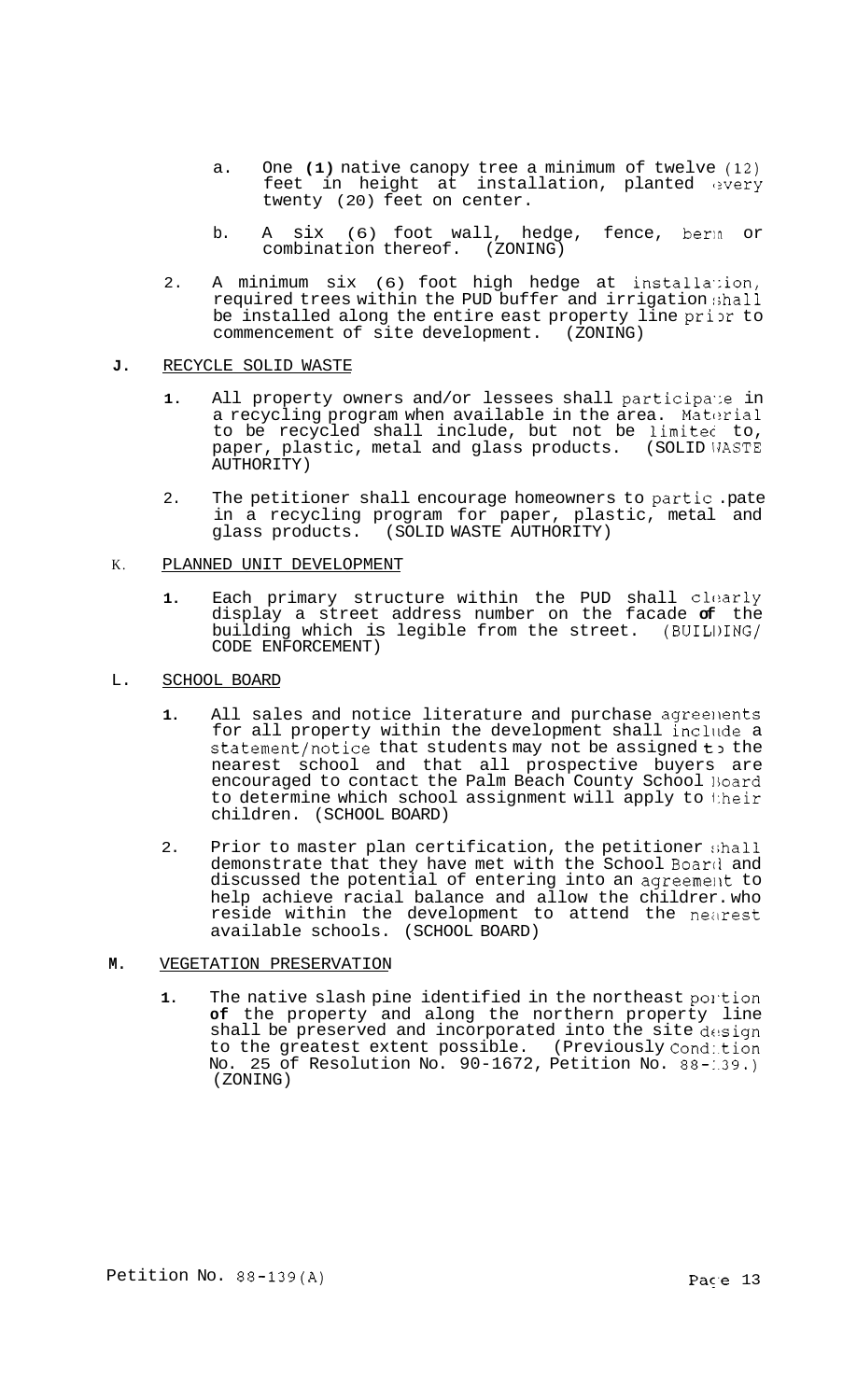### N. COMPLIANCE

1. Condition No. 29 of Resolution No. 90-1672, Petiticn **No.**  88-139, which presently states:

> "Failure to comply with any conditions of approval may result in the denial or revocation of a building permit; the issuance of a stop work order; the denial of a Certificate of Occupancy 011 any building or structure; or the denial or revocation of any permit or approval for any developer-omer, commercial-owner, lessee, or user of the subject property. Appeals from such action may be taken to the Palm Beach County Board of Adjustment or as otherwise provided in the Palm Beach County Zpning Code."

Is hereby amended to read as follows:

"As provided in Zoning Code Sections  $400.2$  and  $402.6$ failure to comply with any of these conditions of approval at any time may result in one or more *0::* the following:

- a. The denial or suspension of a building permit or certificate of occupancy and use; the issuance of a stop work order; the denial or suspension of any permit or approval for any developer, ovner, contractor, agent, tenant, lessee, or user *0::* the subject property;
- b. The revocation **of** any special exception anc any zoning which was approved concurrently with the Special Exception as well as any previously granted certifications of concurrency or exemptions therefrom;
- C. Rezoning of the property;
- d. The addition or modification of condit..ons, including a requirement that the development conform with updated standards of development applicable at the time of the finding of non- compliance;
- e. Citation of the property owner for violation  $\circ$  the Zoning Code.
- $2.$ Appeals of any departmental-administrative ac1:ions hereunder may be taken to the Palm Beach County Boand of Adjustment or as otherwise provided in the Palm Beach County Zoning Code. Appeals of any revocation of special exception, rezoning, or other actions based on a Board of County Commissioners decision, shall be by petition for writ of certiorari to the Fifteenth Judicial Circuit. (MONITORING)
- 3. The approval of this petition shall not affect any Zoning Code Section 402.9 (Mandatory Review **of** Develoylment Approval) review date established as the result of a<br>previous approval for the purity. (MONITORING)